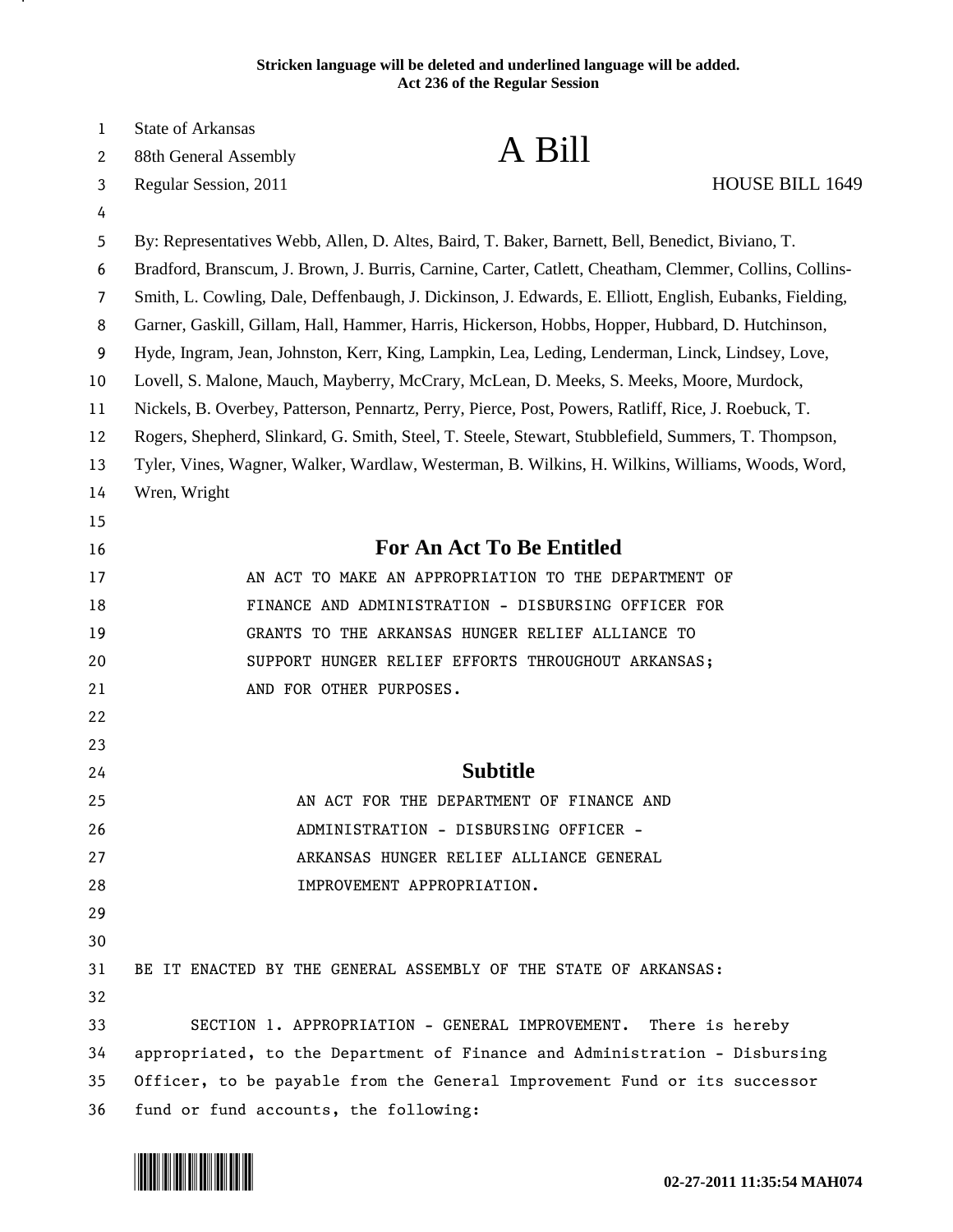(A) for grants to the Arkansas Hunger Relief Alliance to support hunger relief efforts throughout the state, in a sum not to exceed ................................................................\$2,000,000. SECTION 2. SPECIAL LANGUAGE. NOT TO BE INCORPORATED INTO THE ARKANSAS CODE NOR PUBLISHED SEPARATELY AS SPECIAL, LOCAL AND TEMPORARY LAW. Notwithstanding any other rules, regulations or provision of law to the contrary the appropriations authorized in this Act shall not be restricted by 9 requirements that may be applicable to other programs currently administered. New rules and regulations may be adopted to carry out the intent of the General Assembly regarding the appropriations authorized in this Act. No less than thirty (30) days prior to the distribution of any funds appropriated by this act, the director of the agency shall notify the Speaker of the House of Representatives of the name and address of each recipient and the amount that is being distributed to each recipient. SECTION 3. DISBURSEMENT CONTROLS. (A) No contract may be awarded nor obligations otherwise incurred in relation to the project or projects described herein in excess of the State Treasury funds actually available therefor as provided by law. Provided, however, that institutions and agencies listed herein shall have the authority to accept and use grants and

 donations including Federal funds, and to use its unobligated cash income or funds, or both available to it, for the purpose of supplementing the State Treasury funds for financing the entire costs of the project or projects enumerated herein. Provided further, that the appropriations and funds otherwise provided by the General Assembly for Maintenance and General Operations of the agency or institutions receiving appropriation herein shall not be used for any of the purposes as appropriated in this act.

 (B) The restrictions of any applicable provisions of the State Purchasing Law, the General Accounting and Budgetary Procedures Law, the Revenue Stabilization Law and any other applicable fiscal control laws of this State and regulations promulgated by the Department of Finance and Administration, as authorized by law, shall be strictly complied with in disbursement of any funds provided by this act unless specifically provided otherwise by law.